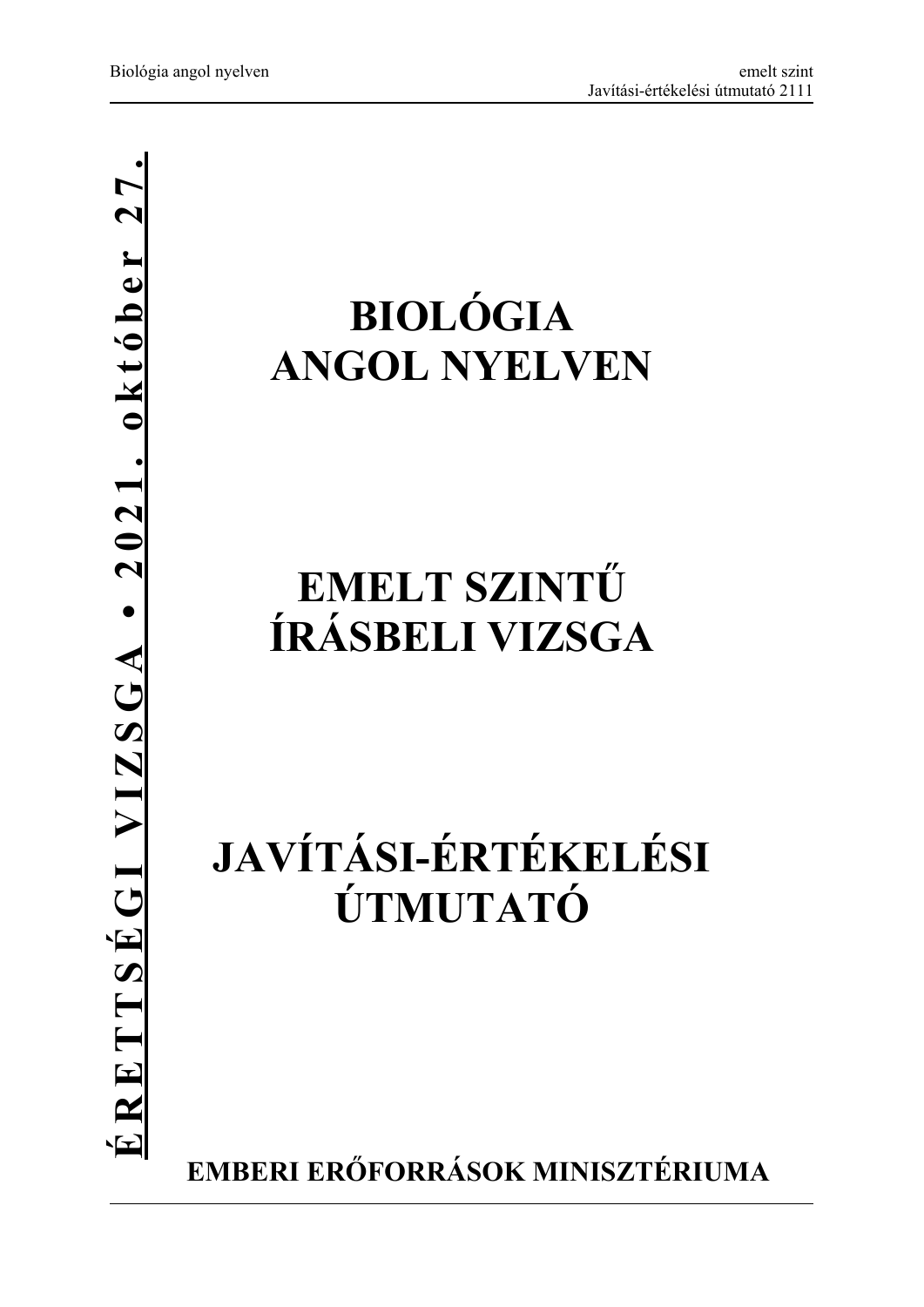### **Instructions for marking the written paper**

- 1. Always use **red ink**.
- 2. Put a tick next to each correct answer. Each correct **tick is worth one point**. Half a point is not to be given. If a question which is worth two points is answered correctly, put two ticks.
- 3. If there is a correct answer to a question which is not included in the marking scheme you can still accept it. The same principle applies to synonyms. (e. g.: *platelets thrombocytes*)
- 4. The equally acceptable, alternative answers are separated with a **backslash** (/) in the marking scheme.
- 5. At the end of each task **add up the points** in the grey boxes.
- 6. At the end of the examination paper fill in the **summary table** by giving the achieved score of each task and by adding them up calculate the total score.
- 7. **Mark each correct answer with a tick** on the margin in the optional essay. In the marking scheme only the most important terms and expressions are included in the correct logical order. You can also accept the answers if they are logically built up even if this logic is different from the one given in the marking scheme, unless it is otherwise stated in the given task. In the end, please add up the points of the correct answers and write them into the appropriate boxes of the summary chart.

In the essay, points can only be given for answers responding to the guiding questions.

- 8. If the candidate started answering both optional tasks (A and B) act according to the instructions given under the heading of 'Important Information'.
- 9. If the candidate is expected to **formulate an answer in full sentences** (e.g. reasoning and explanations) only grammatically correct sentences can be accepted. **Do not subtract points for spelling mistakes but do not accept ambiguous sentences and contradictory answersl**!

Good luck for your work!

2111 írásbeli vizsga 2 / 8 2021. október 27.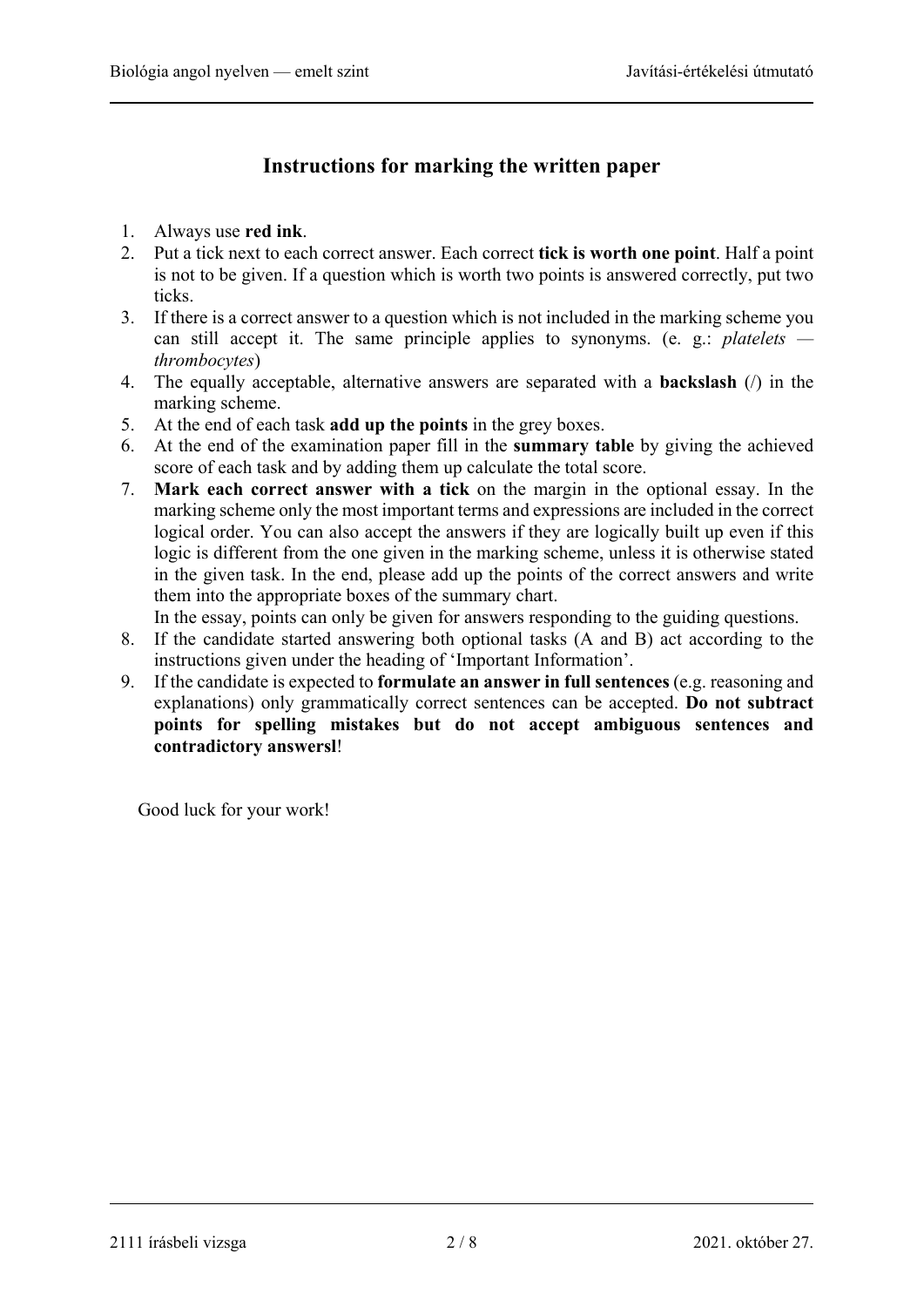#### **I. Meiosis in plants 11 points**

*The task is based on the following chapter of the detailed curriculum: 6.2. Source of figure: https://www.researchgate.net/figure/Schematic-of-Arabidopsis-thaliana-nectarium-Arabidopsis-flowers-have-four-nectaries-that\_fig1\_26672832* 

#### 1. Chromosomes consisting of two chromatids / double chromatid chromosomes move towards the opposite poles of the cell / homologous pairs part company. 1 point  *(Alternative wording is also acceptable.)* 2. D 1 point 3. 10 1 point 4. 5 1 point 5. B and C  $1+1 = 2$  points 6. E 1 point 7. Crossing over / the exchange of certain stretches of homologous chromosomes / exchange of genes / exchange of alleles / recombination 1 point Independent assortment/segregation / combination of homologous chromosomes1 point (*The order of the two answers is optional.)* 8.  $2^5 = 2 \cdot 2 \cdot 2 \cdot 2 = 32$  1 point 9. B 1 point

### **II. A peculiar lizard 12 points**

*The task is based on the following chapters of the detailed curriculum:2.1.6., 3.1.1., 3.4.2., 4.4.5., 5.4.1. and 5.1.1.* 

*National Geographic 2015. szeptember 8. Színt valló kaméleon című cikk felhasználásával készült. Figure: https://matramuzeum.nhmus.hu/hu/virtualis-muzeum/termeszettudomany/zonazoo/sisakos-kameleon* 

1. reptiles

it can be recognised by the scaly skin (covering the entire body) 1 point

- 2. Their alimentary canal has **two** openings and can be divided into **three** parts. They hunt by shooting out their tongue in a flash. Their closed circulatory system consists of **two** circuits and a **four**-chambered heart. The partition between the ventricles is incomplete. *Each correct answer is 1 point, a total of*  $\overline{4}$  points
- 3. C and E  $1+1 = 2$  points 4. D 1 point 5. cold-blooded / ectotherm(ic) 1 point 6. (vitamin) D 1 point 7. calcium / Ca / Ca<sup>2+</sup> 1 point 8. D 1 point

#### **III. Deadwood 12 points**

*The task is based on the following chapters of the detailed curriculum:: 2.1.4.;.2.3. 5.1.1 és 5.4.1. Source of text: : DINPI\_Tanulmanykotet\_Az\_erdogazdalkodas\_hatasa\_az\_erdok\_biologiai\_sokfelesegere\_2016majus.pdf* 

- 1. cellulose 1 point<br>
2. B. D  $1+1=2$  points  $1+1 = 2$  points 3. B, D  $1+1 = 2$  points
- 4. The rate of decomposition increases since the surface area of the organic matter increases. /The fungal hyphae can spread more easily. / The decomposing organisms can get more oxygen. 1 point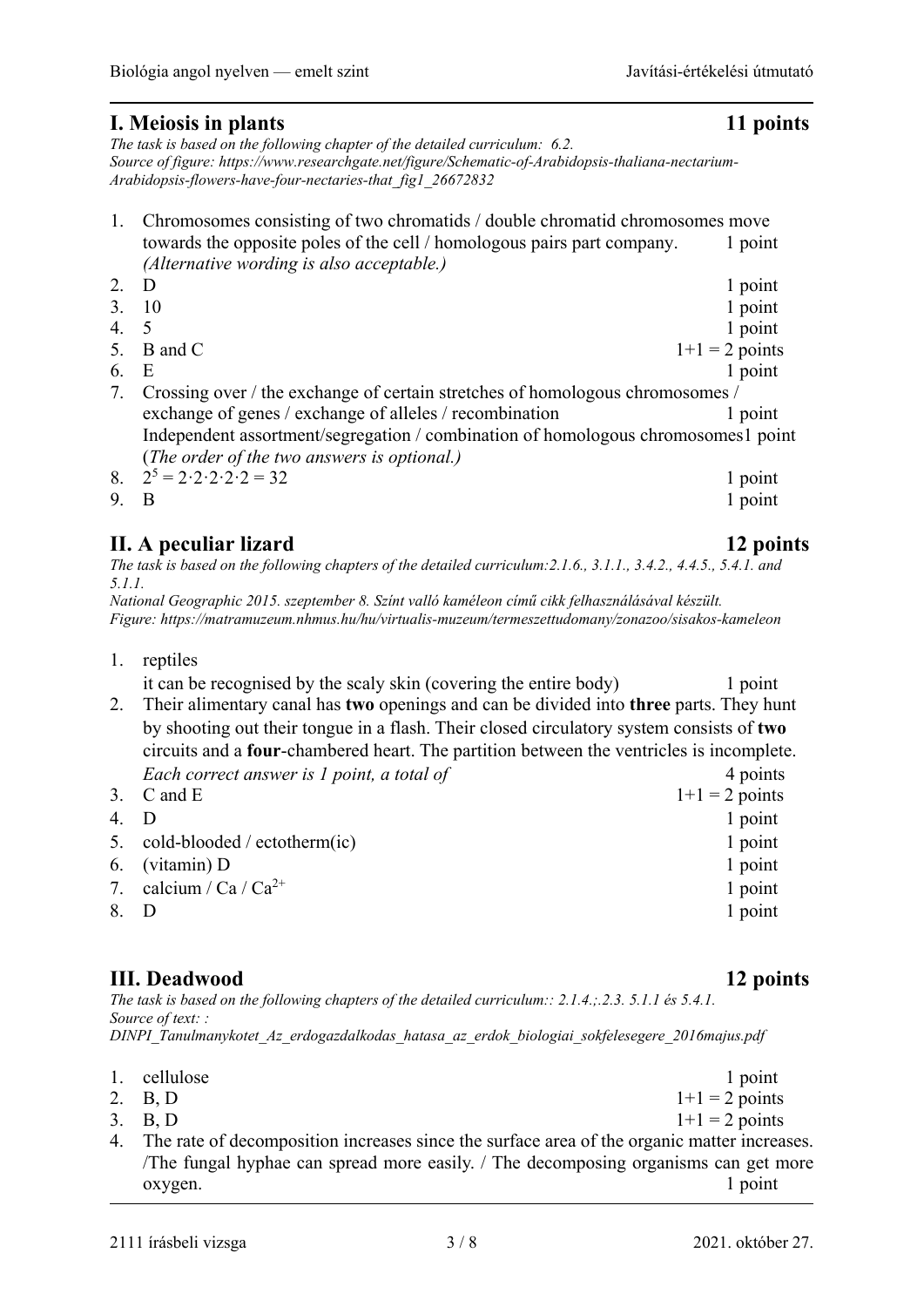5. The decaying trees provide shelter/home for many different decomposing species (and for their consumers). /

| The deadwood is not removed. Alternative wording is also acceptable. | 1 point |
|----------------------------------------------------------------------|---------|
| 6. A                                                                 | 1 point |
| 7. B                                                                 | 1 point |
| $\mathfrak{o}$ $\mathfrak{n}$                                        | 1.4.4   |

8. D 1 point 9. C 1 point 10. E 1 point

#### **IV. Our ancestors 8 points**

*The task is based on the following chapters of the detailed curriculum:6.3.1., 6.3.2. and 6.4.2. Source of figures:* 

*https://commons.wikimedia.org/wiki/File:Peninj\_mandible.\_Paranthropus\_boisei.jpg, http://www.matud.iif.hu/2011/08/03.htm* 

- 1. Fossilised / mineralised remains of animals or plants 1 point 1 point
- 2. Herbivore / consumed plants as well / omnivore, because the massive mandible allowed larger muscle to attach to it / served as an insertion site for larger muscle / underdeveloped canines / larger molars 1 point 1 point

- 3. D 1 point 4. No it is not possible because it is too old / fossilised / there is no organic matter / DNA left in it./ It would only be possible if organic matter had remained in it. 1 point
- 5. The position of the foramen magnum. 1 point
- 
- 6. E 1 point 7. The more time elapsed since the divergence of the two species took place, the larger the genetic difference /

the higher the number of mutations which occurred in their shared genome. 1 point The method: the comparison of the (homologous) DNA stretches of the species under study. 1 point

*Alternative wording is also acceptable.* 

### **V. Digestion of protein 12 points**

*The task is based on the following chapter of the detailed curriculum:4.4.2. Source of figure: original* 

- 1. Control experiment: water + acid/alkali + protein 1 point Reasoning: it proves that it is not the acid/alkali that digest the egg white. 1 point
- 2. The temperature of the solution / the concentration of the pepsin / concentration of the substrate / the size of the egg white / *Other correct answers are also acceptable.*

 $1+1 = 2$  points 3. D 1 point

4.

| The name of the protein digesting enzyme acting in the<br>duodenum. | trypsin                |
|---------------------------------------------------------------------|------------------------|
| The site of secretion of the enzyme.                                | pancreas               |
| The optimal pH value for the working of the enzyme.                 | pH 8 / slightly alkali |
| Each correct answer is l noint a total of                           | 3 nointe               |

*Each correct answer is 1 point, a total of:* 3 points

2111 írásbeli vizsga 4 / 8 2021. október 27.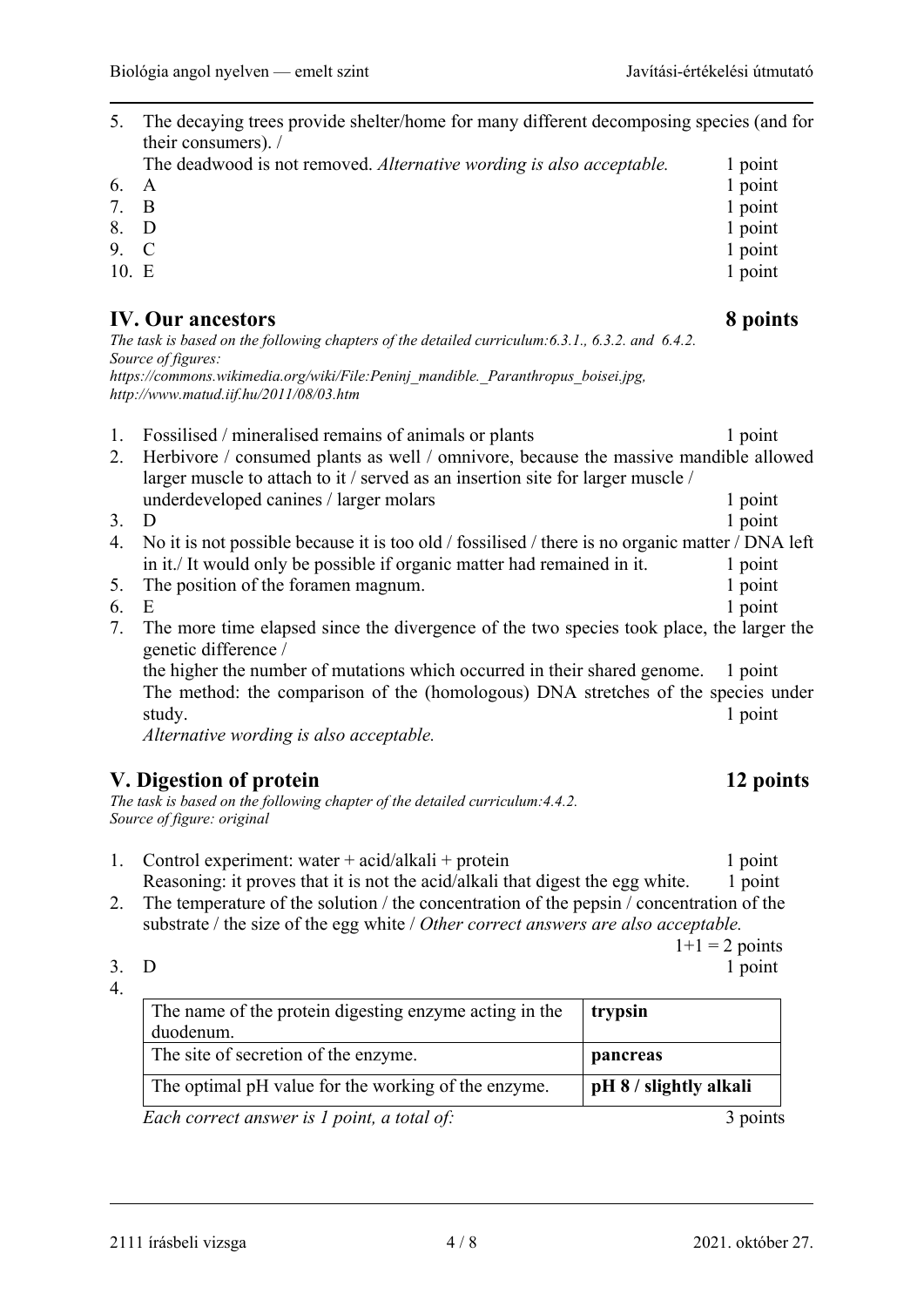| 5. | Name of part 'A': (micro) villi<br>Function of part 'A': they increase the rate of absorption by increasing the absorptive<br>surface / it is here that the channels / transport proteins responsible for absorption are<br>found.                                                              | 1 point<br>1 point |
|----|-------------------------------------------------------------------------------------------------------------------------------------------------------------------------------------------------------------------------------------------------------------------------------------------------|--------------------|
| 6. | Name of part 'B': mitochondrion                                                                                                                                                                                                                                                                 | 1 point            |
|    | Function of part 'B': To provide energy / ATP for absorption / to satisfy the energy /                                                                                                                                                                                                          |                    |
|    | ATP requirement of the active transport.                                                                                                                                                                                                                                                        | 1 point            |
|    |                                                                                                                                                                                                                                                                                                 |                    |
|    |                                                                                                                                                                                                                                                                                                 |                    |
|    | VI. Investigation in sports physiology<br>The task is based on the following chapters of the detailed curriculum: $4.2.3$ .; $4.8.1$ .; $4.8.3$ .; $4.8.4$ .; $4.8.5$ .; $6.1.2$ .                                                                                                              | 7 points           |
| 1. | $70 \cdot 72 = 5040 \text{ cm}^3 = 5.04 \text{ dm}^3$                                                                                                                                                                                                                                           | 1 point            |
| 2. | From 1 $dm^3$ blood: 50 $cm^3$                                                                                                                                                                                                                                                                  |                    |
|    | From 5.04 dm <sup>3</sup> blood: 50 cm <sup>3</sup> · 5.04 = 252 cm <sup>3</sup> (ml)O <sub>2</sub>                                                                                                                                                                                             | 1 point            |
|    | If the examinee arrived at a wrong result in the previous question and carried on working                                                                                                                                                                                                       |                    |
|    | with the wrong number according to sound logic the point can be given.                                                                                                                                                                                                                          |                    |
| 3. | pulse rate: $72 \cdot 2.1 = 151.2 /$ minute<br>$100 \cdot 151.2 = 15120 \text{ cm}^3 \text{ (ml)} \longrightarrow 15.12 \text{ dm}^3$                                                                                                                                                           |                    |
|    |                                                                                                                                                                                                                                                                                                 | 1 point            |
|    | If the examinee worked out the pulse rate incorrectly but carried on working with the                                                                                                                                                                                                           |                    |
| 4. | wrong number according to sound logic the point can be given.<br>From 1 $dm^3$ blood: 100 $cm^3$                                                                                                                                                                                                |                    |
|    | From 15.12 dm <sup>3</sup> blood: $100 \cdot 15.12 = 1512$ cm <sup>3</sup> (ml).                                                                                                                                                                                                                |                    |
|    | $1512/252 = 6.0 \rightarrow$ It increases by six times.                                                                                                                                                                                                                                         | 1 point            |
|    | If the examinee carried on working with the wrong numbers deriving from the previous<br>question but according to sound logic the point can be given.                                                                                                                                           |                    |
| 5. | B                                                                                                                                                                                                                                                                                               | 1 point            |
| 6. | Because of the increased levels of carbon dioxide / carbonic acid, and                                                                                                                                                                                                                          | 1 point            |
|    | the increased levels of lactic acid.                                                                                                                                                                                                                                                            | 1 point            |
|    |                                                                                                                                                                                                                                                                                                 |                    |
|    | <b>VII. Hereditary muscle weakness</b>                                                                                                                                                                                                                                                          | 12 points          |
|    | The task is based on the following chapters of the detailed curriculum: $2.3.4$ , $4.8.1$ , $6.1.1$ , $6.1.2$ , $6.2.1$ . and $6.3.4$<br>The excerpt of the task is the altered version of the original (shortened, simplified grammar) but the integrity of<br>the original text was preserved |                    |
|    | Sources::article/cikk: https://gendiagnosztika.hu/oroklodo-periferias-neuropatiak-genetikai-vizsgalata/<br>family tree/családfa: https://www.nejm.org/doi/full/10.1056/NEJM199307083290205                                                                                                      |                    |
| 1. | $\mathcal{C}$                                                                                                                                                                                                                                                                                   | 1 point            |
| 2. | B                                                                                                                                                                                                                                                                                               | 1 point            |
| 3. | The diameter / thickness of the nerve fibre: The larger the diameter, the faster the nerve                                                                                                                                                                                                      |                    |
|    | impulse conduction.                                                                                                                                                                                                                                                                             | 1 point            |
|    | The presence of myelin sheath: the presence of myelin sheath makes the nerve impulse                                                                                                                                                                                                            |                    |
|    | conduction faster.                                                                                                                                                                                                                                                                              | 1 point            |
| 4. | Ulna                                                                                                                                                                                                                                                                                            | 1 point            |
| 5. | The myelin sheath might be absent / thinner in the case of diseased people, therefore the                                                                                                                                                                                                       |                    |
|    | speed of nerve impulse conduction is lower than in healthy people. (Specifically referring                                                                                                                                                                                                      |                    |
|    | to letters and contrasting them is also acceptable.)                                                                                                                                                                                                                                            |                    |
|    | Also possible: the fibre diameter might be smaller in those suffering from the disease                                                                                                                                                                                                          |                    |
|    | than in the healthy individuals.                                                                                                                                                                                                                                                                | 1 point            |
|    | By measuring the thickness of the myelin sheath it could be shown whether it is smaller                                                                                                                                                                                                         |                    |
|    | for the diseased people / whether the diameter of fibres is the same. Other arguments e.g.                                                                                                                                                                                                      |                    |
|    | lack of functional PMP protein is also correct answer.                                                                                                                                                                                                                                          | 1 point            |
|    |                                                                                                                                                                                                                                                                                                 |                    |
|    |                                                                                                                                                                                                                                                                                                 |                    |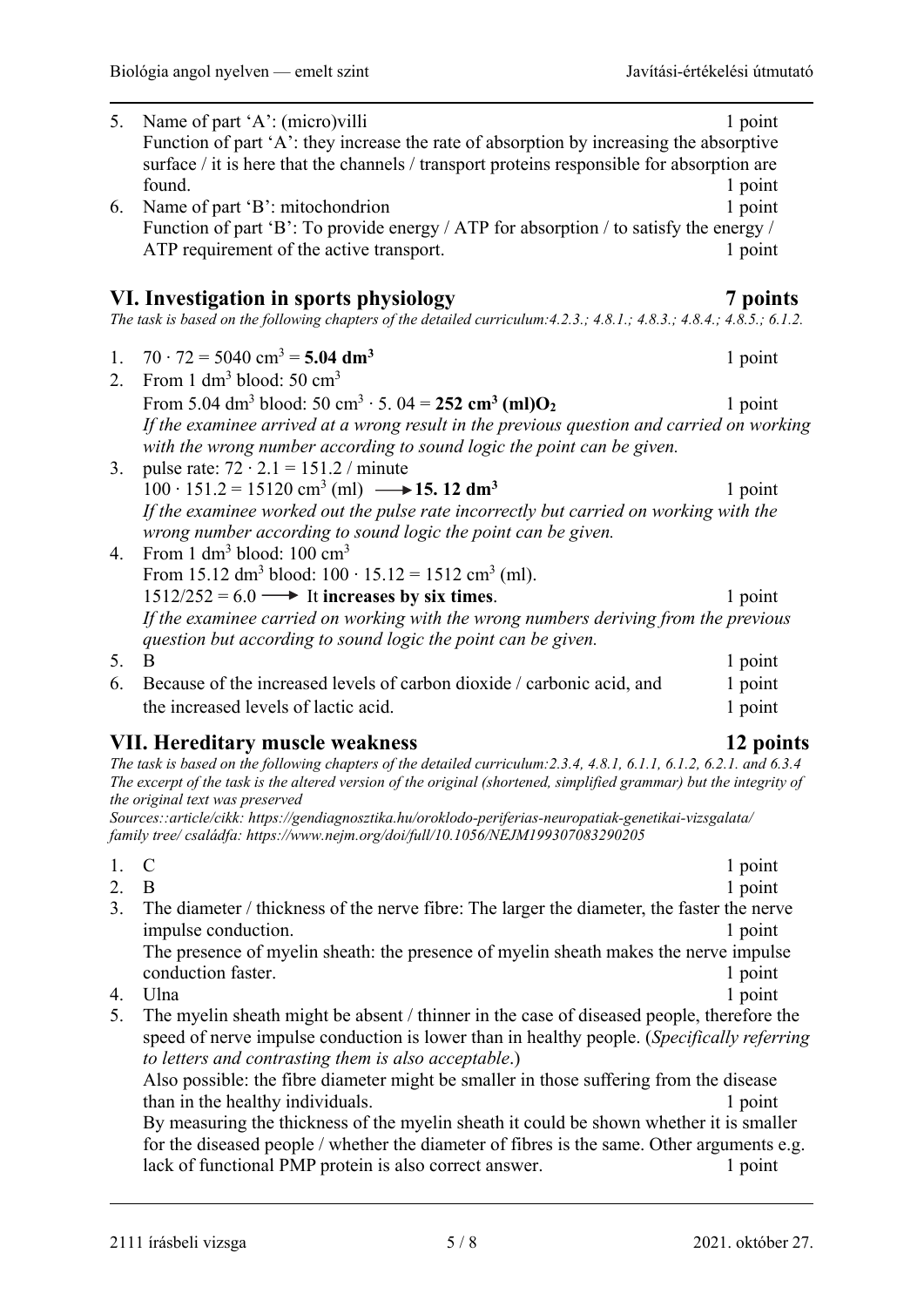| 6.<br>7.       | B, E, I, J / each person suffering from the disease in the family tree<br>F: aa<br>E: Aa            | 1 point<br>1 point<br>1 point |  |  |
|----------------|-----------------------------------------------------------------------------------------------------|-------------------------------|--|--|
|                | The probability that person E passes on allele $'A$ to his child is 0.5,                            |                               |  |  |
|                | therefore the probability of <i>both</i> children being ill is: $(0.5)^2=0.25$                      | 1 point                       |  |  |
| 8.             | $1/2500 \cdot 0.8 \cdot 9800000 = 3136$ , which means that there are 3136 such people living in the |                               |  |  |
|                | country.                                                                                            | 1 point                       |  |  |
|                | <b>VIII.</b> Nitrogen fixation                                                                      | 6 points                      |  |  |
|                | The task is based on the following chapters of the detailed curriculum: 5.4.1.                      |                               |  |  |
| $\mathbf{1}$ . | ammonia / ammonium ion                                                                              | 1 point                       |  |  |
| 2.             | Because the bacteria receive sugar / energy source,                                                 |                               |  |  |
|                | (from which they can cover the high energy / ATP requirement of nitrogen fixation.)                 |                               |  |  |
|                | the oxygen concentration is lower in the root nodules.                                              | 1 point                       |  |  |
| 3.             | into proteins / nucleic acids /DNA /RNA (any two)                                                   | $1 + 1 = 2$ points            |  |  |
| 4.             | root nodule                                                                                         | 1 point                       |  |  |
| 5.             | less artificial fertiliser is needed / results in reduced nitrate pollution                         | 1 point                       |  |  |

## **Optional Tasks**

| IX. A) Hormonal regulation of the female reproductive cycle<br>The hormones and their effects<br>The task is based on the following chapters of the detailed curriculum: 4.8.4.<br>Source of figure: original |                                                                                                                                                | 20 points<br>10 points |
|---------------------------------------------------------------------------------------------------------------------------------------------------------------------------------------------------------------|------------------------------------------------------------------------------------------------------------------------------------------------|------------------------|
| 1.                                                                                                                                                                                                            | The letter indicating the developing follicle: C                                                                                               | 1 point                |
|                                                                                                                                                                                                               | The letter indicating the ruptured follicle: D                                                                                                 | 1 point                |
| 2.                                                                                                                                                                                                            | The letter indicating the hormone: a                                                                                                           | 1 point                |
|                                                                                                                                                                                                               | Name of the hormone: oestrogen(s) / hormone(s) of the follicle                                                                                 | 1 point                |
| 3.                                                                                                                                                                                                            | Name of the hormone: luteinising hormone / LH                                                                                                  | 1 point                |
|                                                                                                                                                                                                               | Site of production: hypophysis / pituitary gland                                                                                               | 1 point                |
| 4.                                                                                                                                                                                                            | The egg cell is released from the ruptured follicle and finds its way into the oviduct                                                         |                        |
|                                                                                                                                                                                                               | / fallopian tube / uterine tube                                                                                                                | 1 point                |
| 5.<br>6.                                                                                                                                                                                                      | The letter 'M' and the straight line over the period of the first 5-7 days.<br>Dizygotic: two different/independent egg cells are fertilised / | 1 point                |
|                                                                                                                                                                                                               | implanted therefore the gender of the twins can be different.                                                                                  | 1 point                |
|                                                                                                                                                                                                               | Monozygotic: one egg cell is fertilised /                                                                                                      |                        |
|                                                                                                                                                                                                               | the two twins originate from one zygote, therefore their gender is the same.<br>Alternative wording is also acceptable.                        | 1 point                |
|                                                                                                                                                                                                               | The second phase of the female reproductive cycle – essay                                                                                      | 10 points              |
| 1.                                                                                                                                                                                                            | The Luteinising Hormone / LH induces                                                                                                           | 1 point                |
|                                                                                                                                                                                                               | the corpus luteum                                                                                                                              | 1 point                |
|                                                                                                                                                                                                               | to produce progesterone                                                                                                                        | 1 point                |
|                                                                                                                                                                                                               | which maintains the thickened state of the lining of the uterus / endometrium. 1 point                                                         |                        |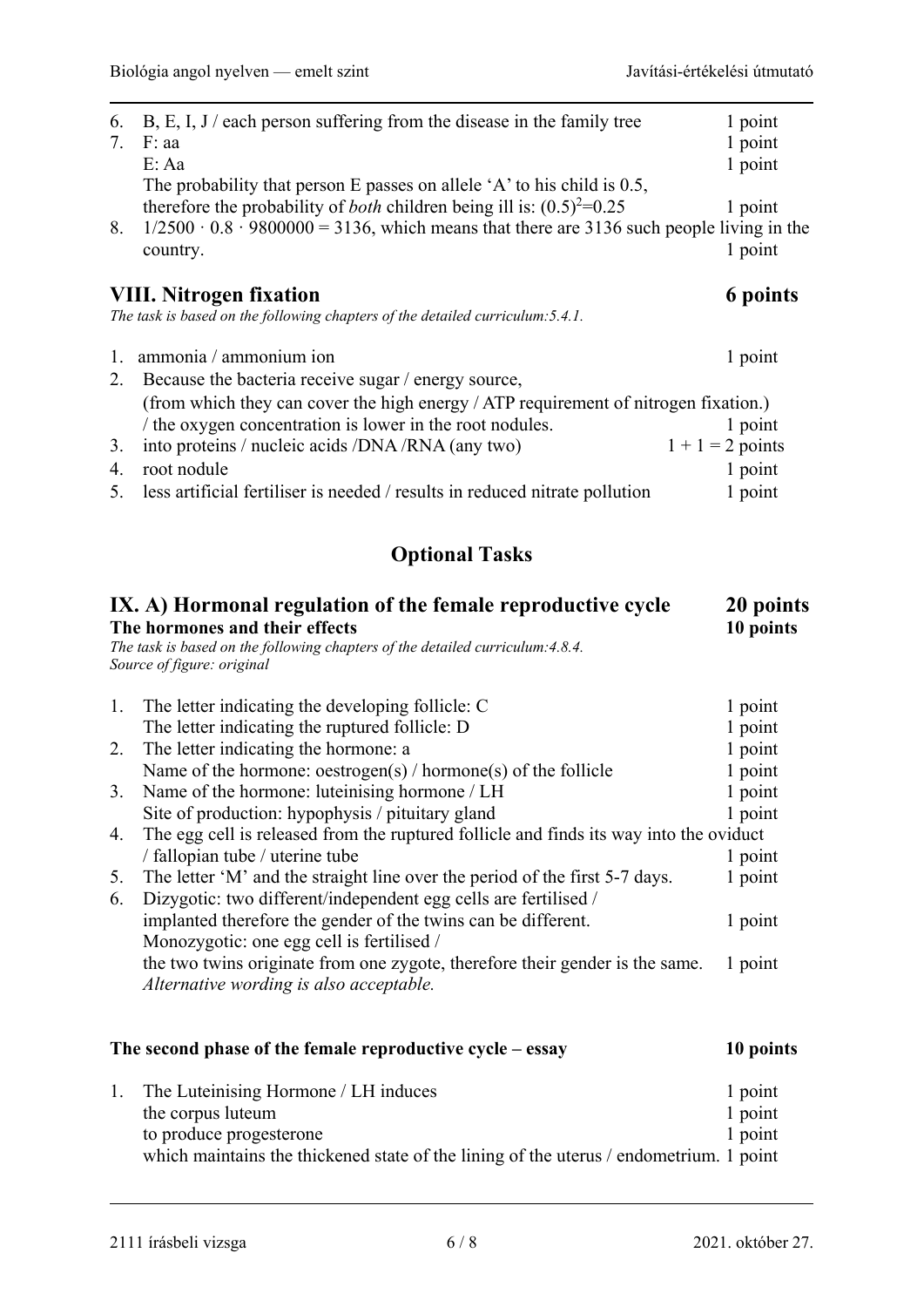| 2. | High levels of progesterone exerts a negative feedback / inhibitory effect<br>on the production of LH,                                                                       | 1 point   |
|----|------------------------------------------------------------------------------------------------------------------------------------------------------------------------------|-----------|
|    | which results in the regression of the corpus luteum                                                                                                                         | 1 point   |
|    | which, in turn, causes the level of progesterone to drop,                                                                                                                    | 1 point   |
|    |                                                                                                                                                                              |           |
|    | which ultimately elicits menstruation.                                                                                                                                       | 1 point   |
| 3. | The hormone hCG/pregnancy hormone is produced (by the developing embryo and later                                                                                            |           |
|    | the placenta) and causes,                                                                                                                                                    | 1 point   |
|    | the levels of progesterone to remain high after implantation.                                                                                                                | 1 point   |
|    | IX. B) Get some fresh air!                                                                                                                                                   | 20 points |
|    | Air pollutants                                                                                                                                                               | 10 points |
|    | The task is based on the following chapters of the detailed curriculum: 5.5<br>Source of figure: http://astro.u-szeged.hu/szakdolg/vegiandras/felhasznalas/uveghazhatas.html |           |
| 1. | CH <sub>4</sub> , methane /or other hydrocarbons                                                                                                                             | 1 point   |
|    | natural gas production / rice cultivation / raising ruminant livestock/animals /                                                                                             |           |
|    | melting/thawing of frozen soil/permafrost as a result of climate change                                                                                                      | 1 point   |
| 2. | The reflected radiation (Y) has shorter wavelength $/$ larger frequency $/$ higher energy $/$                                                                                |           |
|    | than the one marked by $X /$ the Y is light, while the X is heat radiation                                                                                                   | 1 point   |
| 3. | Greenhouse effect.                                                                                                                                                           | 1 point   |
| 4. | Causes skin cancer / mutations / sunburn.                                                                                                                                    | 1 point   |
| 5. | Breaks down ozone / causes the depletion of ozone layer /                                                                                                                    |           |
|    | and as a result increases the extent of UV radiation.                                                                                                                        | 1 point   |
| 6. | Origin: burning crude oil / combustion engine / aeroplane engine                                                                                                             | 1 point   |
|    | Effect: photochemical smog / breaking down of ozone / acidification / secondary                                                                                              |           |
|    | greenhouse effect                                                                                                                                                            | 1 point   |
| 7. | The use of coal / crude oil derivatives/ natural gas /                                                                                                                       |           |
|    | combustion processes / forest burning (deforestation alone is not acceptable)                                                                                                |           |
|    | Any two appropriate examples                                                                                                                                                 | 1 point   |
| 8. | The amount of $CO2$ emitted by a given population / manufacturing products/                                                                                                  |           |
|    | performing an activity.                                                                                                                                                      | 1 point   |
|    | Alternative wording is also acceptable e.g. based on the ecological footprint:                                                                                               |           |
|    | The area of land needed to absorb the carbon dioxide emitted.                                                                                                                |           |
|    | The quantity of any matter / any unit area as a measurement of unit. E.g. $g/m^2$                                                                                            |           |
|    | Lifestyle changes – essay                                                                                                                                                    | 10 points |
| 1. | Fossil fuels are energy carriers of biological origin containing carbon,                                                                                                     |           |
|    | which took a long time to form                                                                                                                                               | 1 point   |
|    | Renewable energy sources are used up and replenished at approximately the same rate                                                                                          |           |
|    |                                                                                                                                                                              | 1 point   |
|    | Fossil fuels: coal / crude oil / natural gas; Renewable: hydro / sun / wind                                                                                                  |           |
|    | Any two suitable examples                                                                                                                                                    | 1 point   |
| 2. | The burning of forests increases the $CO2$ levels of the atmosphere                                                                                                          | 1 point   |
|    | The reduction of growing area / erosion reduces the amount of $CO2$ fixation. /                                                                                              |           |
|    | increases CO <sub>2</sub> levels.                                                                                                                                            | 1 point   |